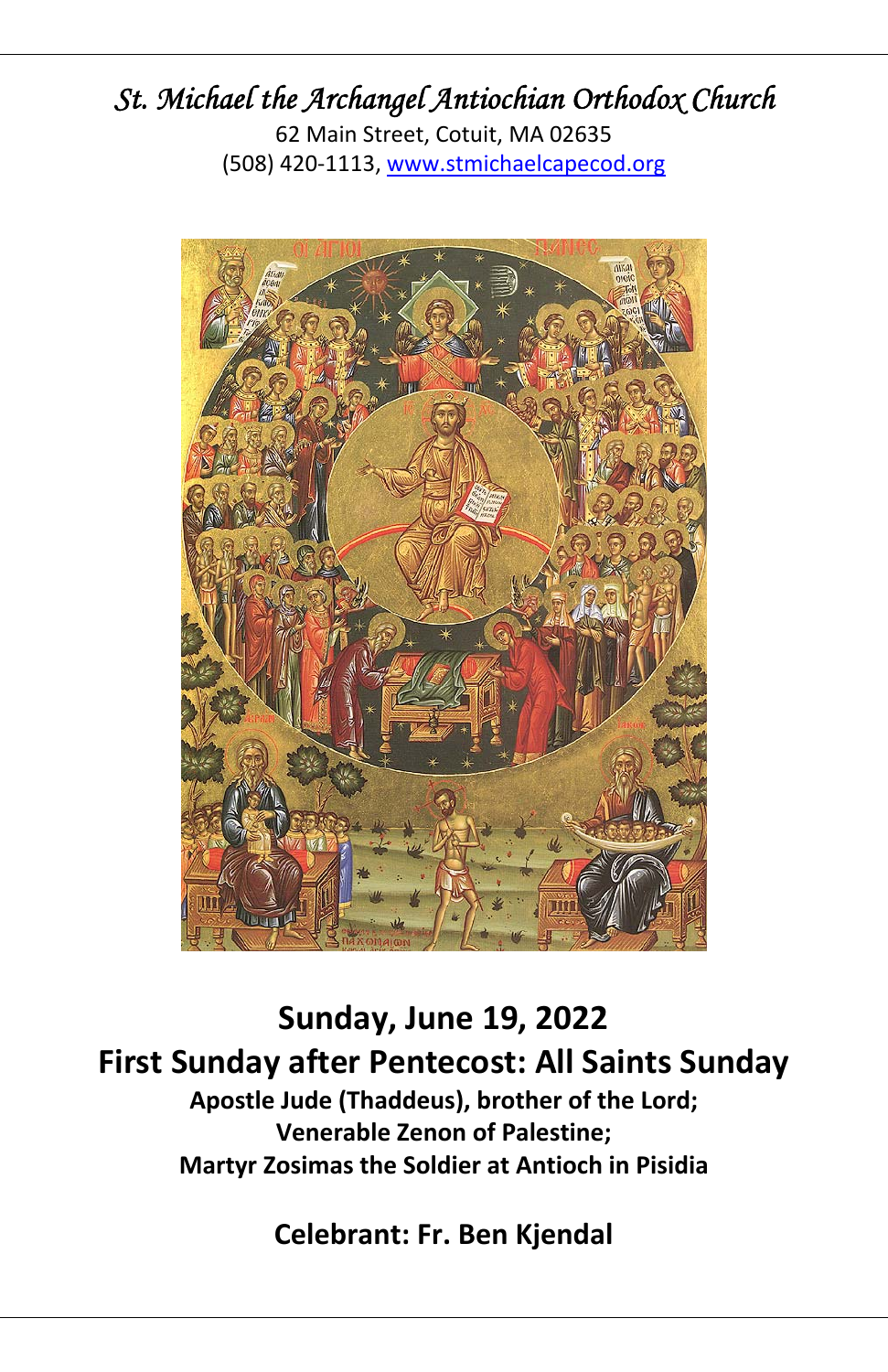## **LITTLE ENTRANCE WEEKLY VARIABLES**

THE EISODIKON (ENTRANCE HYMN): Come, let us worship and fall down before Christ. Save us, O Son of God, Who art risen from the dead; who sing to Thee. Alleluia.

RESURRECTIONAL APOLYTIKION IN TONE EIGHT: From the heights Thou didst descend, O compassionate One, and Thou didst submit to the three‐day burial, that Thou might deliver us from passion; Thou art our life and our Resurrection, O Lord, glory to Thee.

APOLYTIKION OF ALL SAINTS IN TONE FOUR: Thy Church, O Christ God, hath regaled herself in the blood of Thy Martyrs throughout the entire world, as in porphyry and purple. Through them she lifteth her voice crying: Turn with Thy compassion toward Thy people, and grant peace to Thy city, and to our souls the Great Mercy.

APOLYTIKION OF ST. MICHAEL THE ARCHANGEL: O ye foremost of the heavenly host, we beseech thee, though we are unworthy. Pray that we may be encompassed with the shadow of thy unearthly glory. Preserving us who kneel and cry endlessly. Deliver us from oppression since Ye are the princes of the highest power.

KONTAKION OF ALL SAINTS IN TONE EIGHT: As first‐fruits of our nature to the Planter of created things, the world presenteth the God‐bearing martyred Saints in off'ring unto Thee, O Lord. Through their earnest entreaties, keep Thy Church in deep peace and divine tranquility, through the pure Theotokos, O Thou Who art greatly merciful.

# TRISAGION PRAYER

*English* Holy God, Holy Mighty, Holy Immortal, have Mercy on us *Arabic* Qudoos El Laah, Quodoos El Qawi, Qudoos El Lathi La Yamoot, Urhamnah

*Greek* Agios O Theos, Agios Ischiros, Agios Athanatos, Eyleison Imas *Russian* Svyatij Bozhe, Svyatij Krepkij, Svatij Bessmertnij pomiluj nas

KOINONIKON (COMMUNION HYMN) OF ALL SAINTS IN TONE EIGHT Rejoice in the Lord, O ye righteous; praise is meet for the upright. Alleluia.

**The Mission of St Michael the Archangel Orthodox Church is to love and worship God, to grow closer to Him, and to proclaim and to spread the Good News of the salvation of Jesus Christ to our parishioners, our neighbors and people everywhere.**

**We worship and pray in English. We experience the beauty and joy of living the Holy Orthodox Christian faith – sharing love and fellowship, teaching and leading by example, growing together through service, education, stewardship and forgiveness.**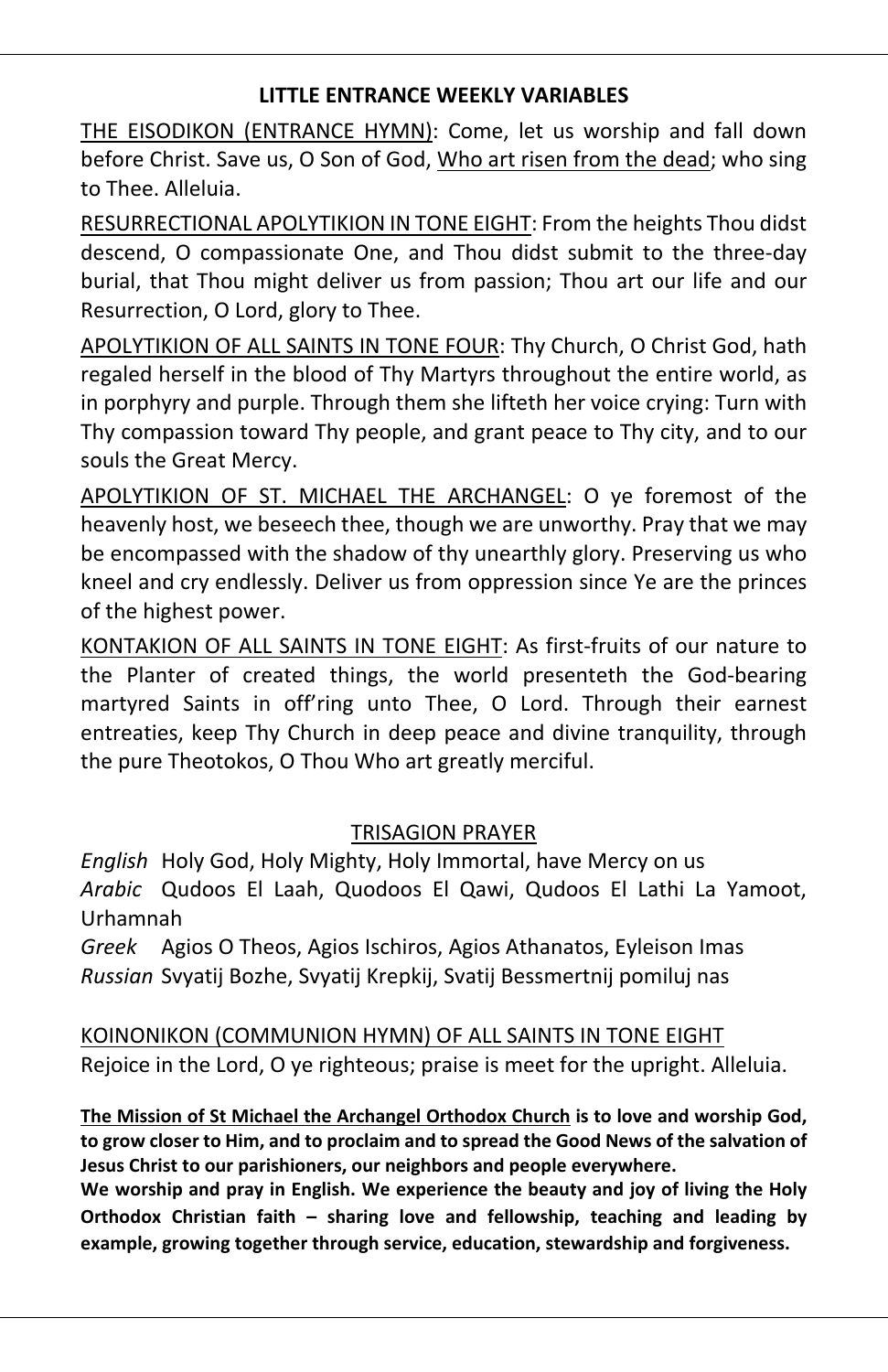**A NOTE REGARDING HOLY COMMUNION:** *Since we understand Communion to mean we have all things in common, sharing an identical Faith, only those who are members of the Orthodox Church and who have prepared themselves through prayer, fasting and confession may participate in Holy Communion. We invite all present to partake of the blessed bread distributed at the end of the service.*

*UNLESS YOU ARE INJURED OR UNABLE, PLEASE REMAIN STANDING DURING COMMUNION*

## **SCHEDULE:**

- **Saturday, June 18** 
	- o 7:00 PM Vespers

# ● **Sunday, June 19**

- o 8:30 AM Orthros
- o 9:30 AM Divine Liturgy

# **APOSTLES FAST JUN 20 – JUN 28**

- **Saturday, June 25** 
	- o 7:00 PM Vespers

# ● **Sunday, June 26**

- o 8:30 AM Orthros
- o 9:30 AM Divine Liturgy

### **\*\*\*In case of emergency, there are emergency numbers posted next to the telephones in the coat room and in the kitchen\*\*\***

PLEASE SEE ST MICHAEL HAPPENINGS FOR UPCOMING EVENTS & CHARITABLE NEEDS OVER THE COMING WEEKS. MAY GOD CONTINUE TO BLESS YOU! **\*\*\* DON'T FORGET NON‐PERISHABLE ITEMS FOR FOOD PANTRY \*\*\***

# **PLEASE JOIN US FOR COFFEE HOUR**

# *Our People are our Choir! We love to hear you sing with us! WELCOME! We are glad to have you worship with us today!*

Father Ben Kjendal is available to visit with you in your home for pastoral care, counseling and inquiries regarding Orthodoxy by appointment. His cell number is (978) 397‐3285.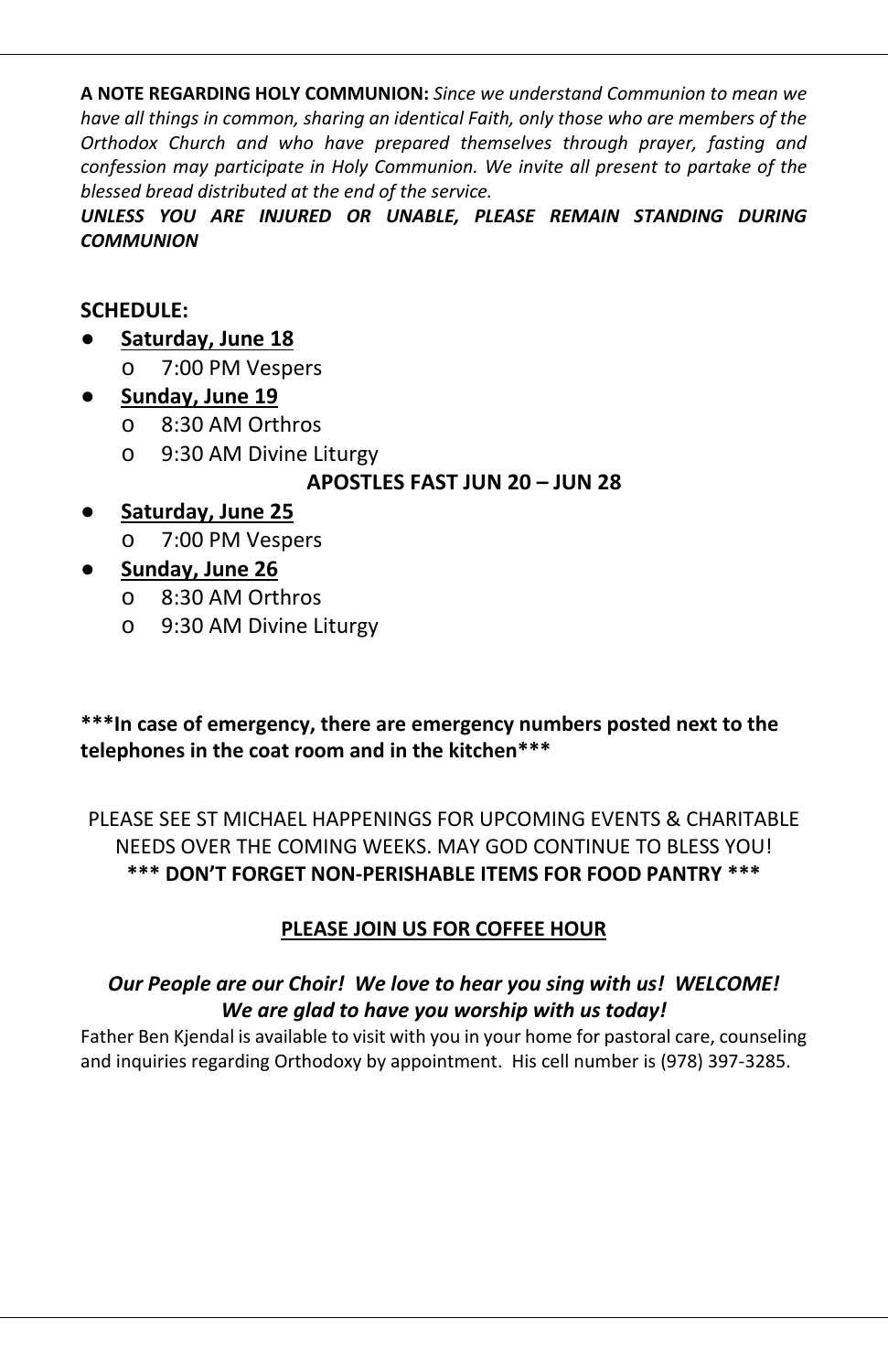# THE EPISTLE

### *God is wondrous in His saints. In the churches, bless ye God.*

**The Reading from the Epistle of St. Paul to the Hebrews. (11:33‐12:2)**  Brethren, all the saints through faith subdued kingdoms, worked righteousness, obtained promises, stopped the mouths of lions, quenched the power of fire, escaped the edge of the sword, from weakness were made strong, became mighty in war, and turned to flight armies of the aliens. Women received their dead by resurrection, and others were tortured, not accepting their deliverance, that they might obtain a better resurrection. And others suffered mocking and scourging, and even chains and imprisonment. They were stoned, they were sawn asunder, they were tempted, they were slain with the sword; they went about in skins of sheep and goats, being destitute, afflicted, tormented (of whom the world was not worthy), wandering in deserts and mountains, and in dens and caves of the earth. And all these, having obtained a witness through their faith, did not receive the promise, since God had foreseen something better for us, that apart from us they should not be made perfect. Therefore, since we are surrounded by so great a cloud of witnesses, let us also lay aside every weight, and sin which does so easily beset us, and let us run with patience the race that is set before us, looking to Jesus the Author and Perfecter of our faith.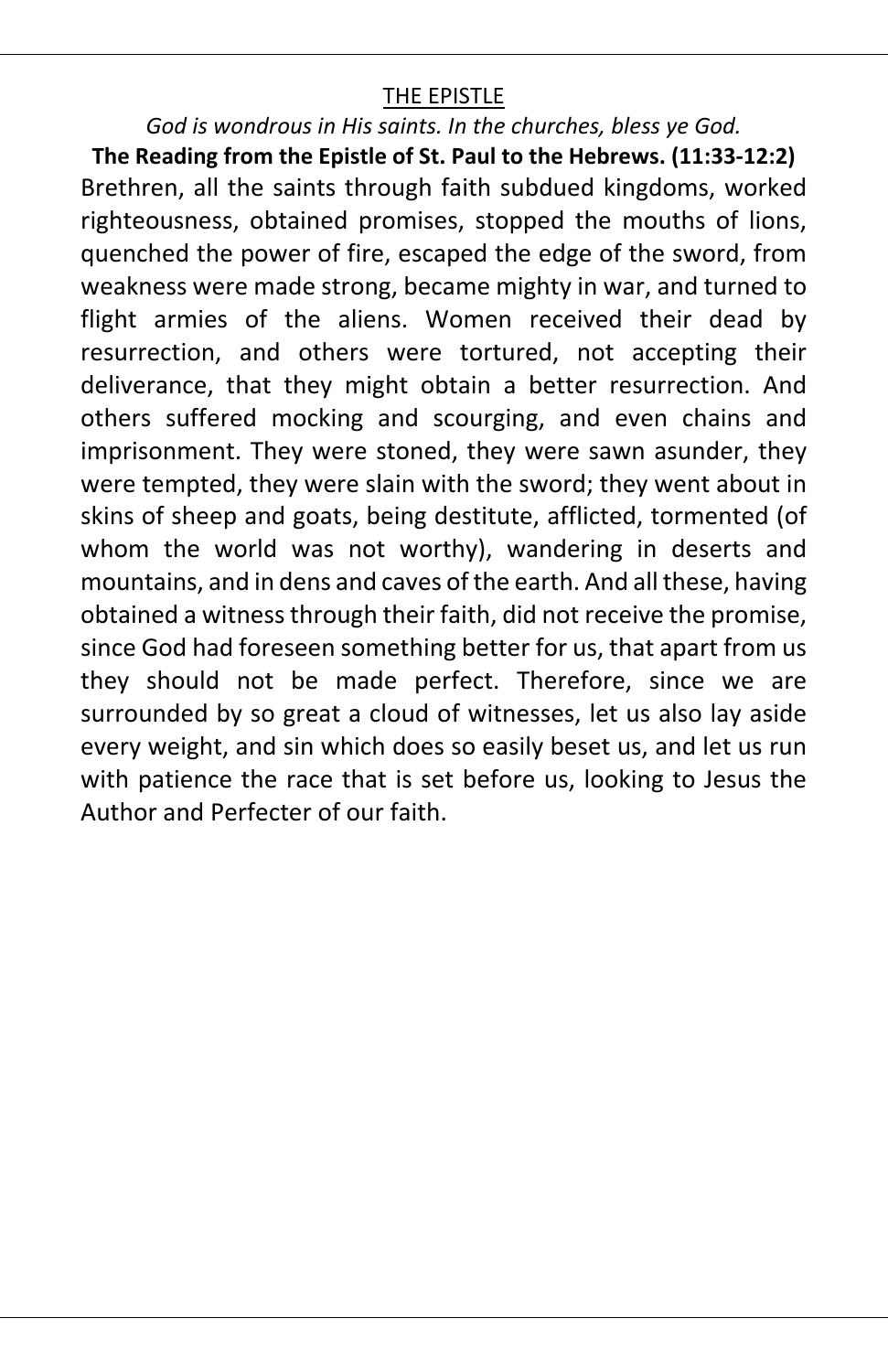# THE GOSPEL

# **The Reading from the Holy Gospel according to St. Matthew. (10:32‐33, 37‐38; 19:27‐30)**

The Lord said to His disciples, "Everyone who acknowledges Me before men, I also will acknowledge before my Father Who is in heaven; but whoever denies Me before men, I also will deny before My Father Who is in heaven. He who loves father or mother more than Me is not worthy of Me; and he who loves son or daughter more than Me is not worthy of Me; and he who does not take his cross and follow Me is not worthy of Me." Then Peter said in reply, "Lo, we have left everything and followed Thee. What then shall we have?" Jesus said to them, "Truly, I say to you, in the New World, when the Son of Man shall sit on His glorious throne, you who have followed Me will also sit on twelve thrones, judging the twelve tribes of Israel. And every one who has left houses or brothers or sisters or father or mother or wife or children or lands, for My Name's sake, will receive a hundred fold, and inherit eternal life. But many that are first will be last, and the last first."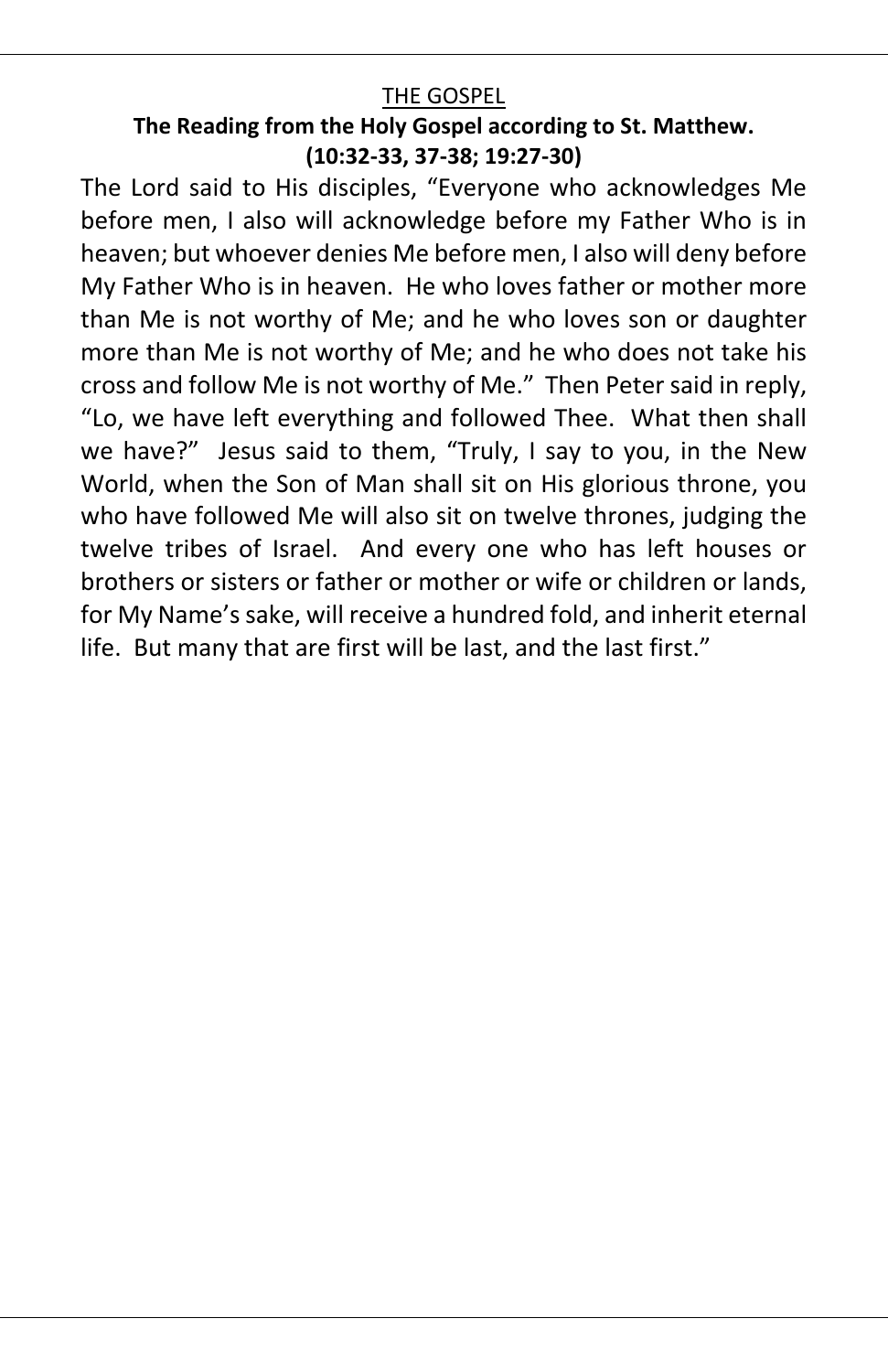

# **ST. MICHAEL HAPPENINGS WEEKLY BULLETIN CAN BE VIEWED ON OUR WEBSITE ALL FOR THE GLORY OF GOD AND HIS CHURCH**

**International Food Festival** will be held on Saturday, November  $12<sup>th</sup>$ . Michelle Mullaney is chairing this event and looking for volunteers. The international food fest is a parish wide event and all parish members are encouraged to participate. Please note there will not be a yard sale this year.

# **Diocese PLC: July 8‐10, 2022**

Are you ready for a beautiful summer weekend on Cape Cod with friends and family from across our Diocese? Join us July 8‐10 for the Diocese of Worcester Parish Life Conference at the Cape Codder Resort & Spa in Hyannis, MA for a weekend filled with worship, education, fellowship, and fun on Cape Cod!

The remaining room block will be released after that date and reservations will be at rack rate and if available.

Hotel Reservations: https://www.stmaryma.org/plc/hotel‐reservation Conference Registration: https://www.antiochianevents.org/worcester General Information: https://www.stmaryma.org/plc/

# **St. Michael Parish Directory Update**

Dear Fellow Parishioners,

As you may know, Erika and Gonzalo Fernandez will be moving to Albuquerque, N.M. as Gonzalo's assignment at the Cape Cod Space Force Station comes to an end this summer/fall. Before they leave, Erika and Gonzalo have volunteered to update our St. Michael Parish Directory. They will be available after liturgy on Sunday, June 19, June 26 and July 3, to take your picture and gather your contact information for the directory update. Please seek them out after liturgy. Thanks Erika and Gonzalo!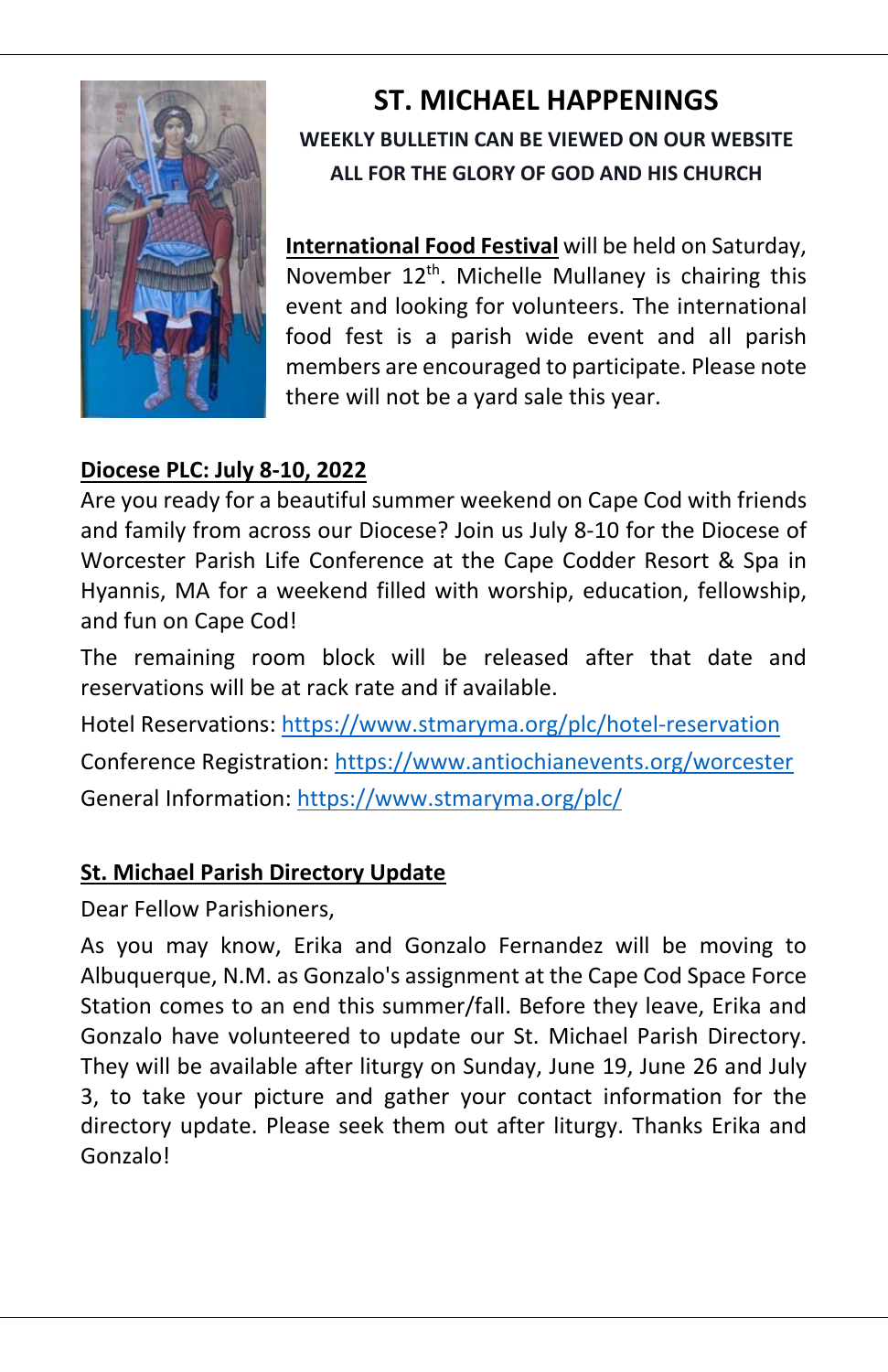# Diocese of Worcester & New England **Parish Life Conference**

July 8-10, 2022 | Hyannis, MA

Cape Codder Resort and Spa Hosted by St. Mary Church . Cambridge, MA

Join us for a weekend filled with worship, education, fellowship, and fun on Cape Cod!



"Where two or more are gathered in my name..." His Grace Bishop John will lead us in worship throughout the weekend. Vespers - Friday and Saturday evenings Hierarchical Liturgies - Saturday and Sunday

**WORSHIP** 

 $\begin{minipage}[c]{0.9\linewidth} \textit{Keynote: \textbf{``Because ``Becoming Children of the Kingdom''} \\ \textit{Rev. Dr. Bogdan Bucur, Ph.D.} \\ \textit{St. Vladimir's Orthodox Theological Seminary and other opportunities for learning!} \end{minipage}$ 





Fun Activities for the Whole Family All Weekend! Friday: Local Excursions & Ice Cream Social Friday Night: New England Lobster Clambake<br>Saturday: Beach Outings for Teens & Young Adults<br>Sat. Night: Hafli w/ Mitchell Kaltsunas & Ensemble

Register Today!

Learn more and register at www.worcesterplc.org



Children's Program Family Ice Cream Social Children's Workshop Waterpark and Indoor Pool Saturday Dinner and Movie



**Creative Festivals** 

**Creative Arts Displays** 

**Bible Bowl** Gospel of Matthew

Oratorical Festival Matthew 18:3